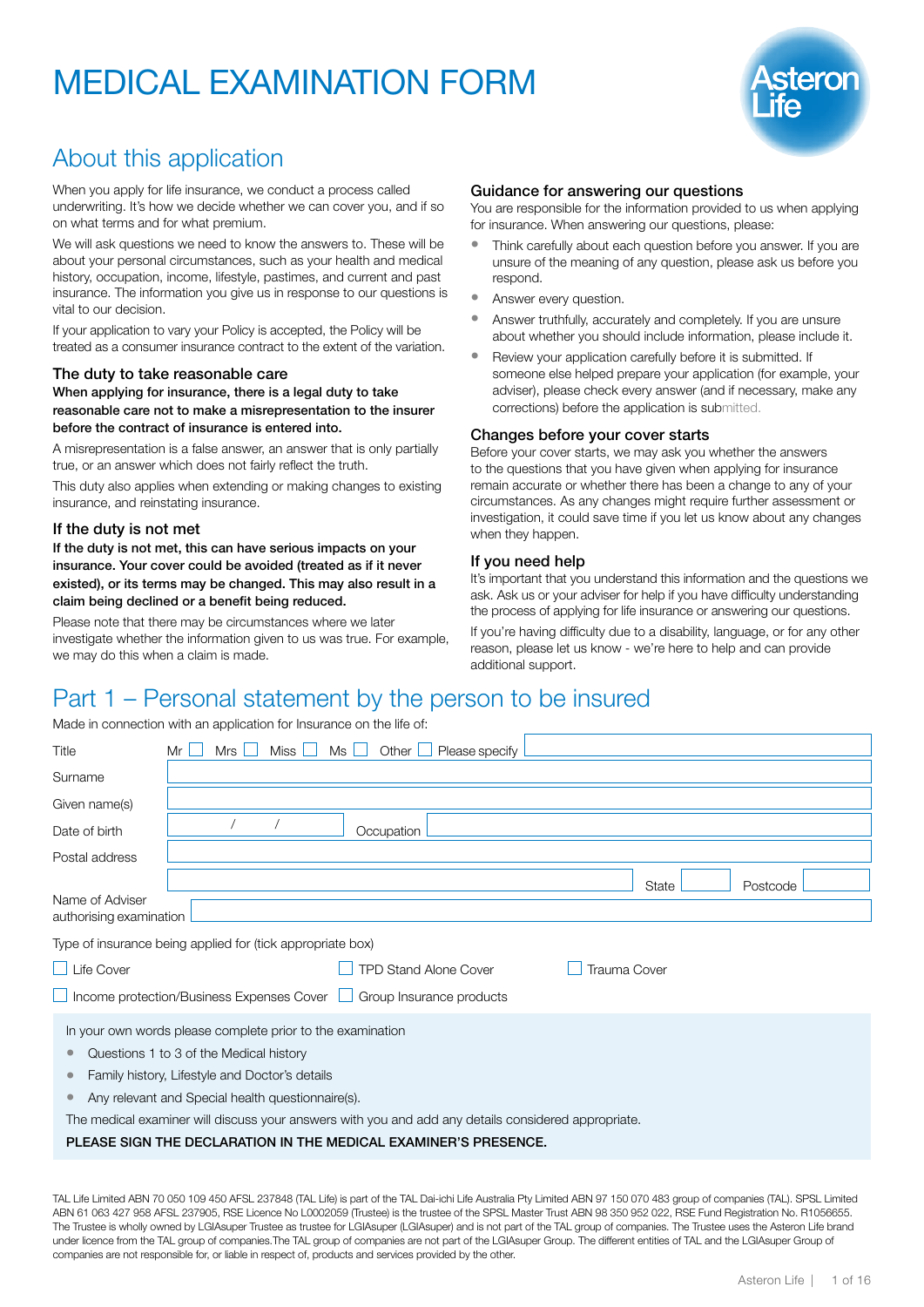This information is collected to assist TAL Life Limited in deciding whether to insure you now or in the future. This information may be disclosed to your adviser, your doctor, or any other doctor requested to examine you by TAL Life Limited.

 $\overline{a}$ 

The medical examiner is requested to ensure that a clear and complete answer is given to each of the following questions.

### Medical history

|              | muuluu muun y                                                                                    |                                                                                                                                                                                                                                                                                                                                                                                                      |                                  |                                     |        |                        |                 |
|--------------|--------------------------------------------------------------------------------------------------|------------------------------------------------------------------------------------------------------------------------------------------------------------------------------------------------------------------------------------------------------------------------------------------------------------------------------------------------------------------------------------------------------|----------------------------------|-------------------------------------|--------|------------------------|-----------------|
|              |                                                                                                  |                                                                                                                                                                                                                                                                                                                                                                                                      |                                  | cm                                  | Weight | kgs                    |                 |
|              |                                                                                                  |                                                                                                                                                                                                                                                                                                                                                                                                      |                                  |                                     |        |                        | Right $\Box$    |
|              |                                                                                                  | 3. Have you ever had any symptoms of, investigation or treatment for, or received a diagnosis for:                                                                                                                                                                                                                                                                                                   |                                  |                                     |        |                        |                 |
|              |                                                                                                  | a. Heart attack, heart murmur, angina, chest pain, stroke, hypertension (high blood pressure),                                                                                                                                                                                                                                                                                                       |                                  |                                     |        |                        | No l            |
|              |                                                                                                  | b. Asthma, bronchitis, emphysema, tuberculosis or any other lung or respiratory disorder or                                                                                                                                                                                                                                                                                                          |                                  |                                     |        |                        | No <sub>1</sub> |
| C.           |                                                                                                  | Depression, anxiety, panic attacks, stress (requiring advice from a doctor or counsellor),                                                                                                                                                                                                                                                                                                           |                                  |                                     |        |                        | No              |
| d.           |                                                                                                  | Recurrent indigestion, hernia, ulcer, passing of blood from the bowel, vomiting of blood, hepatitis                                                                                                                                                                                                                                                                                                  |                                  |                                     |        |                        | No.             |
| е.           |                                                                                                  | Cancer, tumour, skin cancer, skin spot, mole, lump or growth of any kind, or breast lumps                                                                                                                                                                                                                                                                                                            |                                  |                                     |        |                        | No.             |
| f.           |                                                                                                  | Epilepsy, fainting attacks, fits of any kind, paralysis, multiple sclerosis, recurrent headaches or any                                                                                                                                                                                                                                                                                              |                                  |                                     |        |                        | <b>No</b>       |
| g.           |                                                                                                  | Any impairment of sight or hearing including symptoms such as tinnitus or blurred vision?                                                                                                                                                                                                                                                                                                            |                                  |                                     |        |                        | <b>No</b>       |
| h.           |                                                                                                  | Back pain, or neck pain, strain, sciatica, disorder of the spine or neck, or any disorder of the joints,                                                                                                                                                                                                                                                                                             |                                  |                                     |        |                        | No <sub>1</sub> |
| i.           |                                                                                                  | Arthritis, gout, osteoporosis, fibromyalgia, tendonitis, tenosynovitis, Repetitive Strain Injury (RSI)                                                                                                                                                                                                                                                                                               |                                  |                                     |        |                        | No.             |
| $\mathbf{L}$ |                                                                                                  |                                                                                                                                                                                                                                                                                                                                                                                                      |                                  |                                     |        |                        | No              |
| k.           |                                                                                                  | Psoriasis, eczema or any other disorder or cancer of the skin, or any allergic or chemical sensitivity reaction? Yes                                                                                                                                                                                                                                                                                 |                                  |                                     |        |                        | No l            |
|              |                                                                                                  | If you answered 'yes' to any of the conditions above, please also complete a special health questionnaire (on pages 4 to 7) for each condition.                                                                                                                                                                                                                                                      |                                  |                                     |        |                        |                 |
|              |                                                                                                  |                                                                                                                                                                                                                                                                                                                                                                                                      |                                  |                                     |        |                        | No l            |
|              |                                                                                                  | m. Sexually transmitted disease, renal colic or stone, blood in the urine or any disorder of the kidneys,                                                                                                                                                                                                                                                                                            |                                  |                                     |        |                        | <b>No</b>       |
| n.           |                                                                                                  | Any other sickness, injury, physical impairment, procedure or syndrome not previously mentioned? Yes                                                                                                                                                                                                                                                                                                 |                                  |                                     |        |                        | No              |
| О.           |                                                                                                  |                                                                                                                                                                                                                                                                                                                                                                                                      |                                  |                                     |        |                        | No              |
|              | • \$500,000 of lump sum death cover or<br>• \$200,000 of trauma and/or critical illness cover or | You are only required to answer Question p. if your total sum insured including existing cover that you may have as well as cover<br>for which you are currently applying exceed the following amounts:<br>• \$500,000 of total and permanent disability cover (TPD) or<br>• \$4,000 per month in total of any combination of income protection cover, salary continuance or business expense cover. |                                  |                                     |        |                        |                 |
| p.<br>q.     |                                                                                                  | Have you ever had or are you considering having a genetic test where you received, are currently awaiting,<br>Other than already stated, in the last 3 years, have you consulted a health professional (e.g. a doctor,                                                                                                                                                                               |                                  |                                     |        |                        | No I            |
| r.           |                                                                                                  | Are you considering consulting a doctor or health professional, seeking any medical examination,                                                                                                                                                                                                                                                                                                     |                                  |                                     |        |                        | No.             |
|              |                                                                                                  |                                                                                                                                                                                                                                                                                                                                                                                                      |                                  |                                     |        |                        | No.             |
|              |                                                                                                  | If you have answered 'yes' to questions I - r, please provide full details below.                                                                                                                                                                                                                                                                                                                    |                                  |                                     |        |                        |                 |
|              | Question no.                                                                                     | Sickness, injury or tests<br>Test results                                                                                                                                                                                                                                                                                                                                                            |                                  |                                     |        |                        |                 |
|              |                                                                                                  |                                                                                                                                                                                                                                                                                                                                                                                                      | $\overline{1}$<br>$\overline{1}$ |                                     |        |                        |                 |
|              |                                                                                                  | Date commenced<br>Date of last symptoms                                                                                                                                                                                                                                                                                                                                                              |                                  | Time off work<br>Treatment received |        | Degree of recovery (%) |                 |
|              |                                                                                                  |                                                                                                                                                                                                                                                                                                                                                                                                      |                                  |                                     |        |                        |                 |
|              |                                                                                                  | Full name and address of doctor or hospital                                                                                                                                                                                                                                                                                                                                                          |                                  |                                     |        |                        |                 |
|              |                                                                                                  |                                                                                                                                                                                                                                                                                                                                                                                                      |                                  |                                     | State  | Postcode               |                 |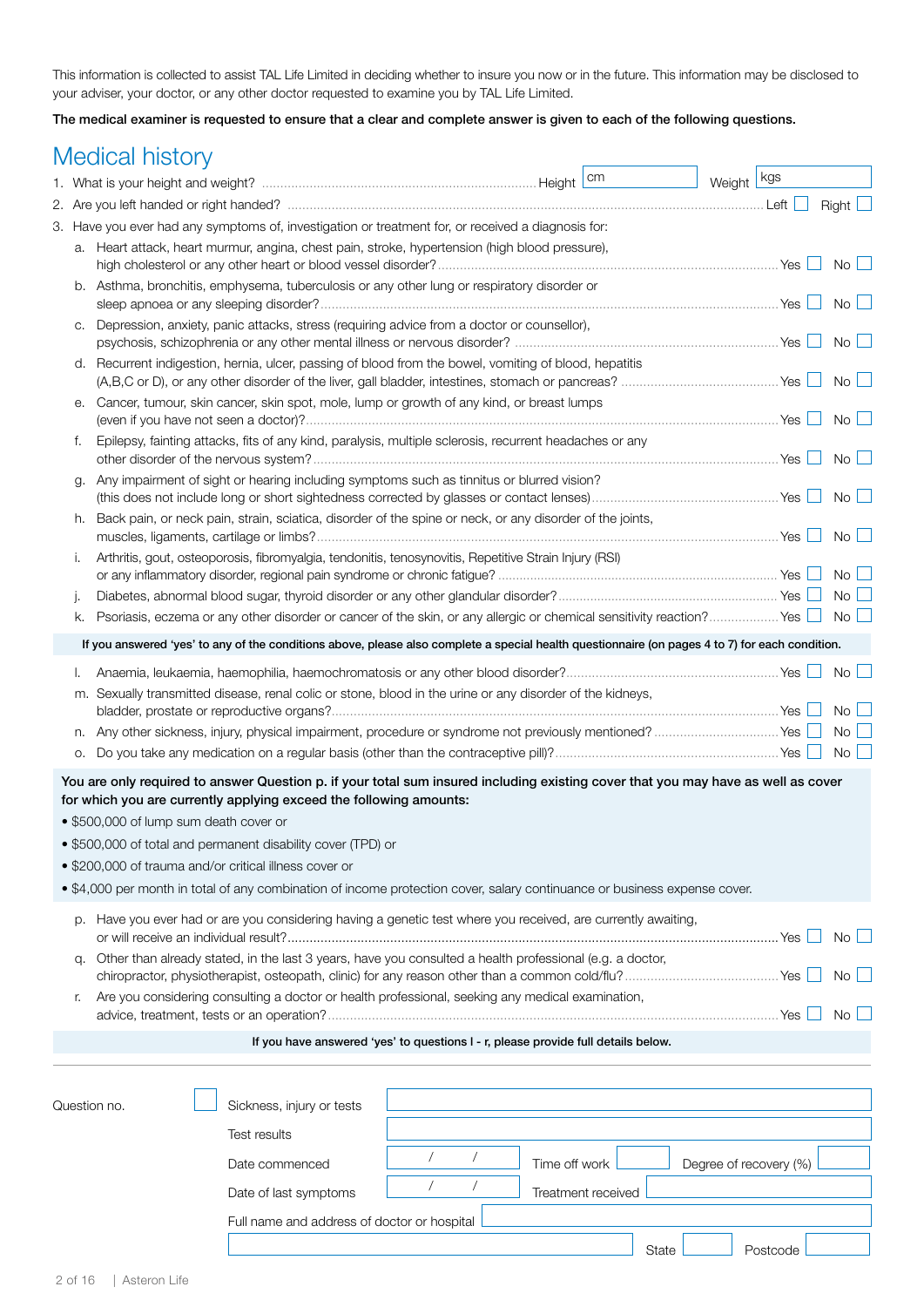| Question no.                      | Sickness, injury or tests                                                          |                |                |                    |       |                        |          |           |
|-----------------------------------|------------------------------------------------------------------------------------|----------------|----------------|--------------------|-------|------------------------|----------|-----------|
|                                   | Test results                                                                       |                |                |                    |       |                        |          |           |
|                                   | Date commenced                                                                     |                |                | Time off work      |       | Degree of recovery (%) |          |           |
|                                   | Date of last symptoms                                                              |                |                | Treatment received |       |                        |          |           |
|                                   | Full name and address of doctor or hospital                                        |                |                |                    |       |                        |          |           |
|                                   |                                                                                    |                |                |                    | State | Postcode               |          |           |
|                                   |                                                                                    |                |                |                    |       |                        |          |           |
| Question no.                      | Sickness, injury or tests                                                          |                |                |                    |       |                        |          |           |
|                                   | Test results                                                                       |                |                |                    |       |                        |          |           |
|                                   | Date commenced                                                                     |                |                | Time off work      |       | Degree of recovery (%) |          |           |
|                                   | Date of last symptoms                                                              | $\sqrt{2}$     | $\overline{1}$ | Treatment received |       |                        |          |           |
|                                   | Full name and address of doctor or hospital                                        |                |                |                    |       |                        |          |           |
|                                   |                                                                                    |                |                |                    | State | Postcode               |          |           |
|                                   |                                                                                    |                |                |                    |       |                        |          |           |
|                                   |                                                                                    |                |                |                    |       |                        |          |           |
| Question no.                      | Sickness, injury or tests                                                          |                |                |                    |       |                        |          |           |
|                                   | <b>Test results</b>                                                                |                |                |                    |       |                        |          |           |
|                                   | Date commenced                                                                     | $\overline{1}$ |                | Time off work      |       | Degree of recovery (%) |          |           |
|                                   | Date of last symptoms                                                              | $\prime$       |                | Treatment received |       |                        |          |           |
|                                   | Full name and address of doctor or hospital                                        |                |                |                    |       |                        |          |           |
|                                   |                                                                                    |                |                |                    | State | Postcode               |          |           |
|                                   |                                                                                    |                |                |                    |       |                        |          |           |
| Females only                      |                                                                                    |                |                |                    |       |                        |          |           |
|                                   |                                                                                    |                |                |                    |       |                        |          | No        |
| t.                                |                                                                                    |                |                |                    |       |                        |          |           |
|                                   | If you have answered 'yes' to question s or t above, please provide details below. |                |                |                    |       |                        |          |           |
|                                   |                                                                                    |                |                |                    |       |                        |          |           |
|                                   |                                                                                    |                |                |                    |       |                        |          |           |
|                                   | Please provide details of the test, results and dates.                             |                |                |                    |       |                        |          |           |
|                                   |                                                                                    |                |                |                    |       | $\sqrt{2}$             | $\prime$ |           |
|                                   |                                                                                    |                |                |                    |       |                        |          | No.       |
|                                   | If 'yes', please provide details of the follow up tests, results and dates.        |                |                |                    |       |                        |          |           |
|                                   |                                                                                    |                |                |                    |       |                        |          |           |
|                                   |                                                                                    |                |                |                    |       |                        |          |           |
| u.                                |                                                                                    |                |                |                    |       |                        |          | No        |
| V.                                |                                                                                    |                |                |                    |       | $\overline{1}$         |          |           |
| W.                                |                                                                                    |                |                |                    |       |                        |          | <b>No</b> |
| If 'yes', please provide details. |                                                                                    |                |                |                    |       |                        |          |           |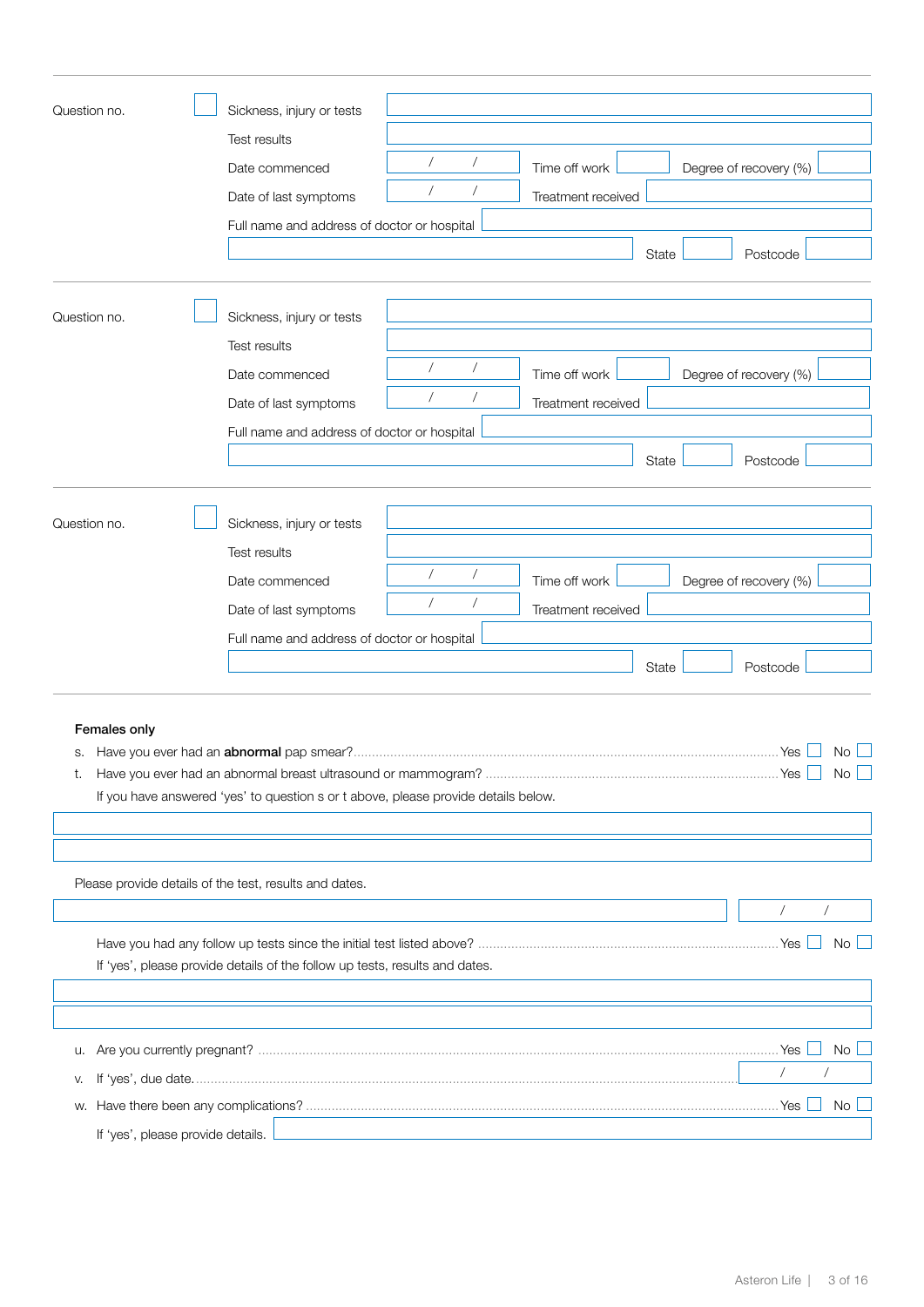### Family history

|    | 1. Have any of your parents and/or siblings ever been diagnosed with any of the following conditions:             |       |       |
|----|-------------------------------------------------------------------------------------------------------------------|-------|-------|
|    |                                                                                                                   |       | $N_0$ |
| b. |                                                                                                                   |       | $N_0$ |
|    |                                                                                                                   |       | No II |
| d  | $Diabetes$ $\ldots$ $\ldots$ $\ldots$ $\ldots$ $\ldots$ $\ldots$ $\ldots$                                         |       |       |
| е. |                                                                                                                   |       |       |
|    |                                                                                                                   |       |       |
| q. |                                                                                                                   |       |       |
|    |                                                                                                                   |       |       |
|    |                                                                                                                   |       |       |
|    | Haemochromatosis, Multiple Sclerosis (MS), Huntington's Disease (Huntington's Chorea), Polycystic Kidney Disease, | Yes I |       |
|    |                                                                                                                   |       |       |

#### If 'yes', please provide details in the following table.

| <b>Family member</b><br>(relationship to you) | Condition/sickness (for diabetes, cancer or heart disease and<br>specify type of diabetes) | Age at onset (approx) |  |
|-----------------------------------------------|--------------------------------------------------------------------------------------------|-----------------------|--|
|                                               |                                                                                            |                       |  |
|                                               |                                                                                            |                       |  |

Note: You are only required to disclose family history information pertaining to first degree blood family members – living or deceased (mother, father, sisters or brothers).

### **Lifestyle**

| Yes                                                                                                 |
|-----------------------------------------------------------------------------------------------------|
| If 'yes', type e.g. cigarettes, cigars?<br>Daily quantity?                                          |
| if applicable<br>How many years?<br>Date ceased?                                                    |
| Other                                                                                               |
| Yes.<br>No L                                                                                        |
| Standard drink = 1 nip spirits, 1 wine glass, 1 sherry glass liqueur, port/sherry, 10oz/285ml beer. |
| No II<br>Yes I                                                                                      |
| $Yes$   No                                                                                          |
| If you answered 'yes' to questions 3 or 4, please provide details in the following table.           |

|                                                                                                                                       | Question no.   Date from   Date to                                                                                                                                                                                                                                                                                                                                                                                                                                                                                                                                    |  |  |  |  |  | <b>Type of usage (alcohol, heroin etc.)</b> | Name and address of doctor who has full details |
|---------------------------------------------------------------------------------------------------------------------------------------|-----------------------------------------------------------------------------------------------------------------------------------------------------------------------------------------------------------------------------------------------------------------------------------------------------------------------------------------------------------------------------------------------------------------------------------------------------------------------------------------------------------------------------------------------------------------------|--|--|--|--|--|---------------------------------------------|-------------------------------------------------|
|                                                                                                                                       |                                                                                                                                                                                                                                                                                                                                                                                                                                                                                                                                                                       |  |  |  |  |  |                                             |                                                 |
|                                                                                                                                       | $\begin{array}{cc} \begin{array}{ccccccc} \end{array} & \begin{array}{cc} \end{array} & \begin{array}{cc} \end{array} & \begin{array}{cc} \end{array} & \begin{array}{cc} \end{array} & \begin{array}{cc} \end{array} & \begin{array}{cc} \end{array} & \begin{array}{cc} \end{array} & \begin{array}{cc} \end{array} & \begin{array}{cc} \end{array} & \begin{array}{cc} \end{array} & \begin{array}{cc} \end{array} & \begin{array}{cc} \end{array} & \begin{array}{cc} \end{array} & \begin{array}{cc} \end{array} & \begin{array}{cc} \end{array} & \begin{array$ |  |  |  |  |  |                                             |                                                 |
| 5. Have you ever tested positive for the Human Immunodeficiency Virus (HIV) or been told you have Acquired<br>$N \cap$ $\Box$<br>Yes. |                                                                                                                                                                                                                                                                                                                                                                                                                                                                                                                                                                       |  |  |  |  |  |                                             |                                                 |

| 6. In the last two years, have you engaged in any activity that may have exposed you to HIV? (For example: unprotected sex,        |  |
|------------------------------------------------------------------------------------------------------------------------------------|--|
| sex with a sex worker, needle stick injury, intravenous drug use, etc.) ………………………………………………………………………………… Yes $\square$ No $\square$ |  |

If you have answered 'yes' to any part of questions 5-6, you will be contacted for further information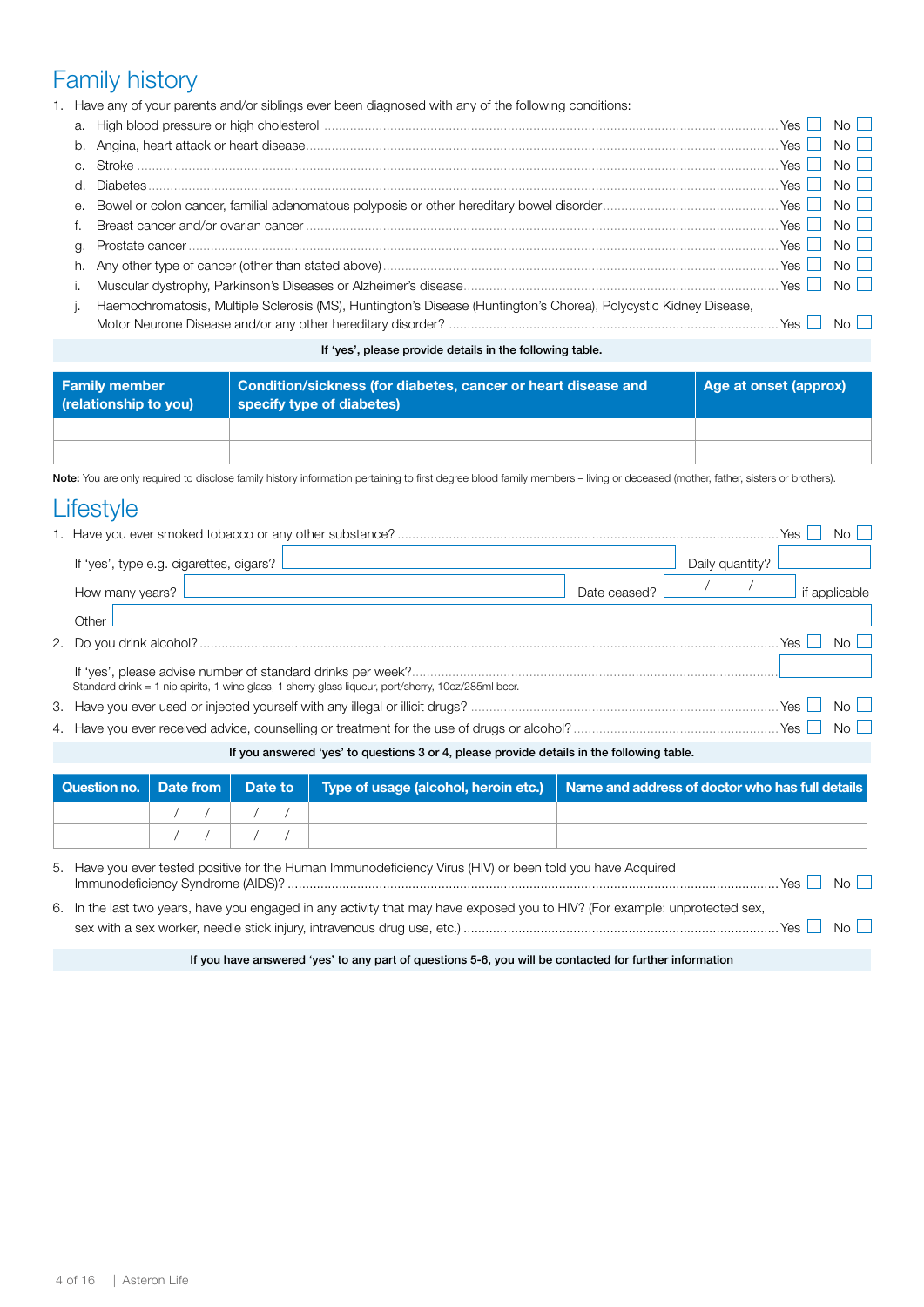### Doctor's details

If you do not have a regular doctor, answer these questions with reference to your most recent medical consultation.

| 1. Name of your<br>regular doctor          |                                                                                                             |                           |          |
|--------------------------------------------|-------------------------------------------------------------------------------------------------------------|---------------------------|----------|
| Address                                    |                                                                                                             |                           |          |
| Suburb                                     |                                                                                                             | State                     | Postcode |
| Phone                                      | Work (                                                                                                      | Fax (                     |          |
| 2.                                         | How long have you been a patient of this doctor or clinic?                                                  | Date of last consultation |          |
| Reason and outcome<br>of last consultation |                                                                                                             |                           |          |
|                                            |                                                                                                             |                           |          |
| З.                                         | If you have been attending your current doctor for less than 2 years, please provide the following details: |                           |          |
| Name of previous<br>doctor/medical centre  |                                                                                                             |                           |          |
| <b>Address</b>                             |                                                                                                             |                           |          |
| Please provide date,                       |                                                                                                             |                           |          |
| reason and outcome                         |                                                                                                             |                           |          |
| of last consultation(s)                    |                                                                                                             |                           |          |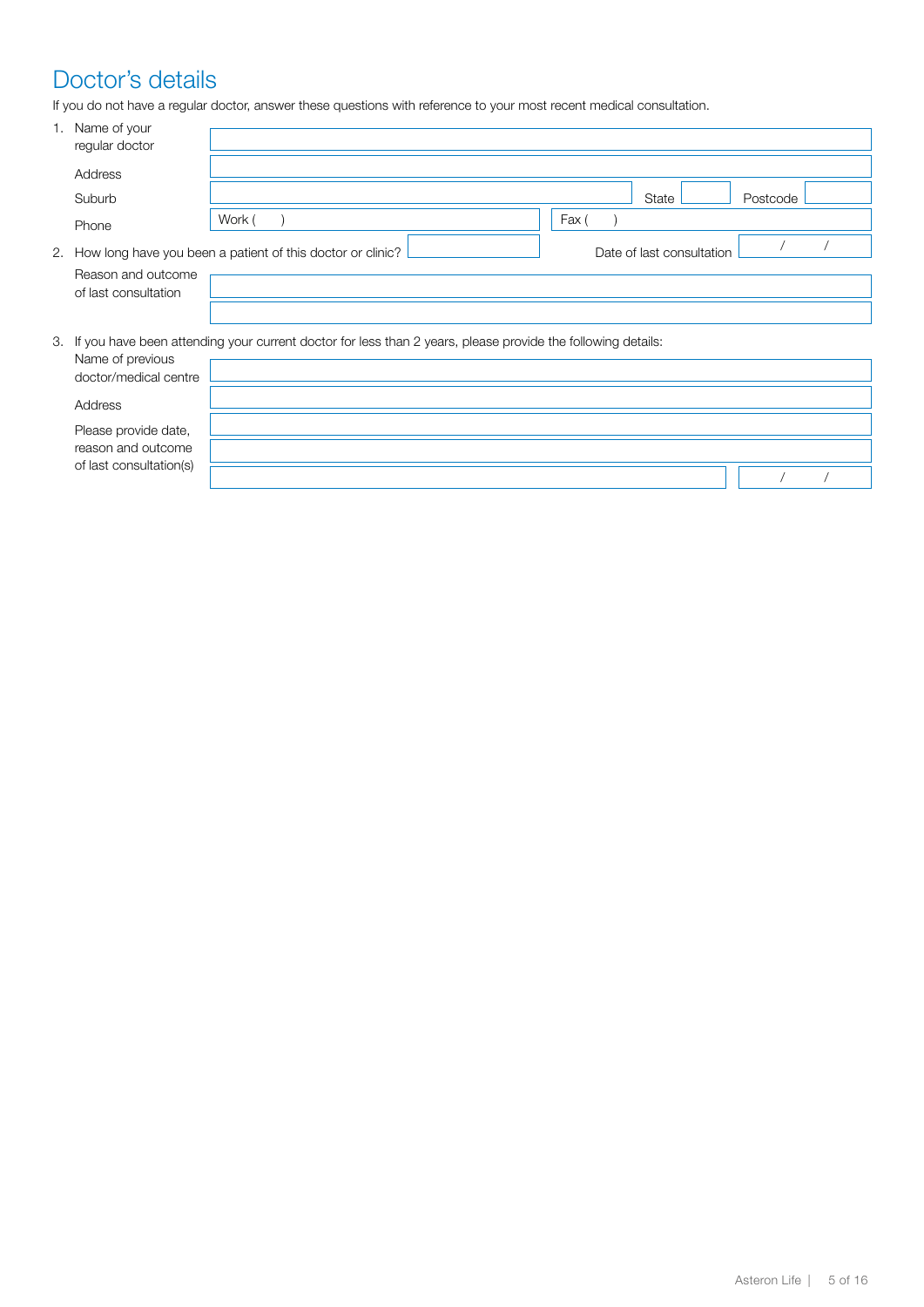| Asthma                                                                      | Anxiety/Depression/Nervous disorder                                      |  |  |  |  |
|-----------------------------------------------------------------------------|--------------------------------------------------------------------------|--|--|--|--|
| 1. Date asthma first diagnosed.                                             | 1. Nature of condition and underlying cause.                             |  |  |  |  |
| 2. How often do you experience symptoms?                                    |                                                                          |  |  |  |  |
| e.g. wheezing, breathlessness, chest tightness.                             |                                                                          |  |  |  |  |
|                                                                             | 2. Describe your symptoms.                                               |  |  |  |  |
|                                                                             |                                                                          |  |  |  |  |
| 3. When did you last experience symptoms?                                   |                                                                          |  |  |  |  |
| 4. Are you woken during the night with symptoms?                            | Date symptoms commenced.<br>З.                                           |  |  |  |  |
|                                                                             | a. Are you still experiencing symptoms?<br><b>No</b><br>Yes              |  |  |  |  |
|                                                                             | b. If 'no', when did you last<br>experience symptoms?                    |  |  |  |  |
|                                                                             | 4. Have you had any recurrence of this condition?                        |  |  |  |  |
| 5. Have you ever been off work due to your asthma?                          | Yes $\Box$ No $\Box$ If 'yes', please advise when and how many times.    |  |  |  |  |
| $No$ $\Box$<br>If 'yes', please advise when and for how long.<br>Yes $\Box$ |                                                                          |  |  |  |  |
|                                                                             |                                                                          |  |  |  |  |
| 6. What is your current treatment? Include type of medication               | 5. Have you taken regular or occasional medication for this condition?   |  |  |  |  |
| and dosage.                                                                 | Yes $\Box$ No $\Box$ If 'yes', please advise type, dosage and frequency. |  |  |  |  |
|                                                                             |                                                                          |  |  |  |  |
| 7. Have you ever required use of oral steroids?                             | 6. Are you still taking this medication?<br>Yes<br>No                    |  |  |  |  |
| Yes $\Box$ No $\Box$ If 'yes', please advise when and for how long.         | If 'no', please advise date ceased.                                      |  |  |  |  |
|                                                                             | 7. Have you had any other treatment (e.g. counselling,                   |  |  |  |  |
|                                                                             | hospitalisation, ECT)?                                                   |  |  |  |  |
| 8. Have you ever been in hospital or received emergency treatment           | Yes No If 'yes', please advise type, dates, hospital and                 |  |  |  |  |
| for asthma?                                                                 | name and address of treating doctor.                                     |  |  |  |  |
| Yes $\Box$<br>No<br>If 'yes', please advise when, for how long              |                                                                          |  |  |  |  |
| and where.                                                                  |                                                                          |  |  |  |  |
|                                                                             | 8. Have you ever been off work or had your normal daily                  |  |  |  |  |
| 9. Do you ever measure your peak flow?                                      | activities restricted in any way due to this condition?                  |  |  |  |  |
|                                                                             | Yes $\Box$ No $\Box$ If 'yes', please advise when and for how long.      |  |  |  |  |
| readings in the past 6 months.                                              |                                                                          |  |  |  |  |
|                                                                             | 9. Have you any ongoing effects or restriction in your activities of     |  |  |  |  |
|                                                                             | any kind?                                                                |  |  |  |  |
| 10. Have you ever consulted a specialist for this condition?                | If 'yes', please provide details.<br>Yes $\Box$<br>$\mathsf{No} \ \Box$  |  |  |  |  |
| Yes $\Box$ No $\Box$ If 'yes', please advise name and address of            |                                                                          |  |  |  |  |
| doctor and date of last consultation.                                       |                                                                          |  |  |  |  |
|                                                                             |                                                                          |  |  |  |  |
|                                                                             | 10. Have you ever consulted a psychiatrist, psychologist, counsellor     |  |  |  |  |
|                                                                             | or any other therapist?                                                  |  |  |  |  |
|                                                                             |                                                                          |  |  |  |  |
| 11. Does your regular doctor have details of this condition?                | address of all persons consulted.                                        |  |  |  |  |
| of doctor who has full details.                                             |                                                                          |  |  |  |  |
|                                                                             |                                                                          |  |  |  |  |
|                                                                             | 11. Please provide details of your most recent visit for this condition. |  |  |  |  |
|                                                                             | Include date, name and address of the doctor or health                   |  |  |  |  |
| 12. Please advise details of your most recent visit to any other            | professional consulted.                                                  |  |  |  |  |
| doctor for this condition. Include date, name and address                   |                                                                          |  |  |  |  |
| of doctor consulted.                                                        |                                                                          |  |  |  |  |
|                                                                             |                                                                          |  |  |  |  |
|                                                                             | 12. Does your regular doctor have details of this condition?             |  |  |  |  |
|                                                                             | Yes $\Box$ No $\Box$ If 'no', please provide name and address of         |  |  |  |  |
|                                                                             | doctor who has full details.                                             |  |  |  |  |
|                                                                             |                                                                          |  |  |  |  |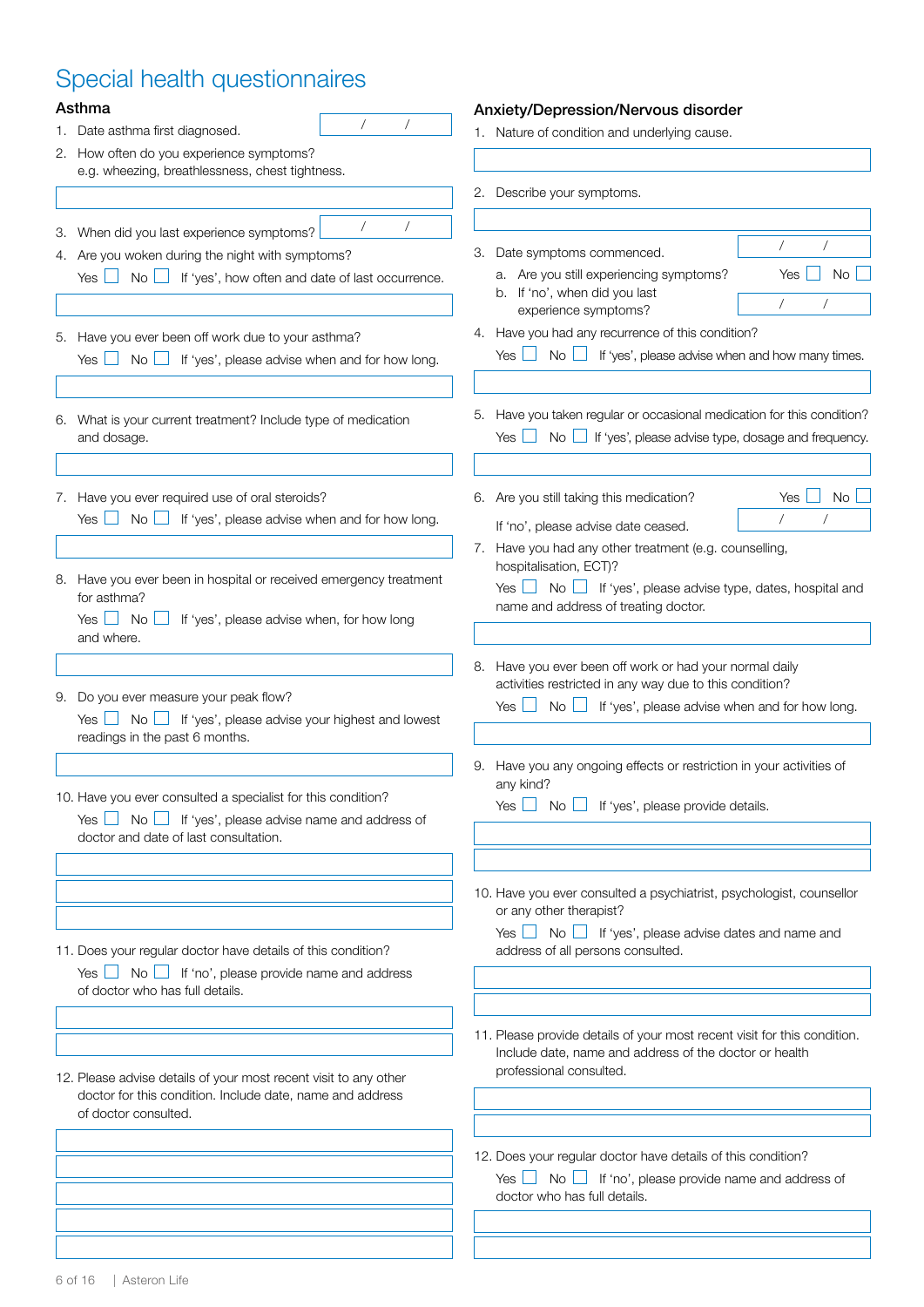### Back/Neck

|    |                                                                                                                                                                                                   |                  |    | Any vuivi vuivi                                                                               |
|----|---------------------------------------------------------------------------------------------------------------------------------------------------------------------------------------------------|------------------|----|-----------------------------------------------------------------------------------------------|
|    | 1. Area of spine affected? Neck, upper or lower back?                                                                                                                                             |                  |    | 1. Name of condition                                                                          |
|    |                                                                                                                                                                                                   |                  | 2. | The cause                                                                                     |
| 2. | Date of first symptoms                                                                                                                                                                            | $\prime$<br>Τ    | З. | a. Describe sym                                                                               |
| З. | What was the cause?                                                                                                                                                                               |                  |    | b. Date symptor                                                                               |
|    |                                                                                                                                                                                                   |                  |    | Date symptor                                                                                  |
| 4. | Have you had any diagnostic investigations e.g. CT Scans, x-rays etc?                                                                                                                             |                  |    | c. How often do                                                                               |
|    | No.<br>If 'yes', please provide details of test(s), result(s)<br>Yes<br>and date(s).                                                                                                              |                  | 4. | Have you ever b<br>restricted in any                                                          |
|    |                                                                                                                                                                                                   |                  |    | No l<br>Yes                                                                                   |
|    |                                                                                                                                                                                                   |                  |    | <b>Date</b><br>$\sqrt{2}$<br>$\sqrt{2}$                                                       |
| 5. | Are you still experiencing symptoms?                                                                                                                                                              | <b>No</b><br>Yes |    | $\sqrt{2}$<br>$\sqrt{2}$                                                                      |
|    | If 'no', please provide date of<br>last experienced symptoms?                                                                                                                                     | $\sqrt{2}$<br>Γ  |    | /                                                                                             |
| 6. | How often do/did you have symptoms?                                                                                                                                                               |                  |    | 5. Have you any re<br>daily activities?                                                       |
| 7. | Do you have or have you ever had pain, numbness or 'pins<br>and needles' in your arms, shoulders, buttocks or legs?<br><b>No</b><br>Yes                                                           |                  |    | Yes<br>No l                                                                                   |
| 8. | Have you ever been off work due to your spinal symptoms<br>or unable to perform your normal day to day activities?<br>$No$ $\Box$<br>If 'yes', when and for how long?<br>Yes L                    |                  |    | 6. Have you taken<br>for this condition<br>$\overline{N}$ o $\Box$<br>Yes<br>dosage(s) and fr |
|    |                                                                                                                                                                                                   |                  |    |                                                                                               |
| 9. | What is the nature of the treatment (e.g. spinal manipulation, deep<br>tissue massage etc.)?                                                                                                      |                  | 7. | Are you still takir<br>Have you had ar                                                        |
|    | Are you still receiving treatment?<br>a.                                                                                                                                                          | No.<br>Yes       |    | condition (e.g. p<br>alternative remed                                                        |
|    | b. If 'no', when did you cease treatment?                                                                                                                                                         |                  | 8. | Have you had ar<br>(e.g. scope, scar                                                          |
|    | 10. Have you ever consulted a specialist for this condition?<br>$\overline{\mathsf{N}}$ o $\Box$ If 'yes', provide name and address of specialist<br>Yes $\Box$<br>and date of last consultation. |                  | 9. | Have you ever b<br>emergency treat<br>this condition?                                         |
|    |                                                                                                                                                                                                   |                  |    | 10. If you answered<br>date, type of trea                                                     |
|    | 11. Please provide details of your most recent visit to any other<br>doctor or therapist for this condition. Include date, name and<br>address of doctor or therapist consulted.                  |                  |    |                                                                                               |
|    |                                                                                                                                                                                                   |                  |    | 11. Details of your m                                                                         |
|    | 12. Have you had any ongoing effects of any kind (e.g. pain,<br>discomfort or limitations of movement etc)?                                                                                       |                  |    | anything related                                                                              |
|    | $No$ $\Box$<br>If 'yes', please provide details.<br>Yes I                                                                                                                                         |                  |    | <b>Date</b>                                                                                   |
|    |                                                                                                                                                                                                   |                  |    | $\prime$                                                                                      |
|    | 13. Is it necessary to avoid lifting or to restrict your daily<br>activities in any way?                                                                                                          |                  |    | <b>Docto</b>                                                                                  |
|    | No<br>If 'yes', please provide details.<br>Yes                                                                                                                                                    |                  |    | 12. Has further treat<br><b>No</b><br><b>Yes</b>                                              |
|    | 14. Does your regular doctor have details of this condition?                                                                                                                                      |                  |    |                                                                                               |
|    | Yes<br>No.<br>If 'no', please provide name and address of<br>doctor who has full details.                                                                                                         |                  |    | 13. Does your regula<br>Yes  <br>No l<br>doctor who has                                       |
|    |                                                                                                                                                                                                   |                  |    |                                                                                               |

#### Any other condition

|  | 1. Name of condition (exact diagnosis) |  |
|--|----------------------------------------|--|
|  |                                        |  |

- ptoms
- 

b. Date symptoms commenced / /  $\overline{\phantom{0}}$   $\overline{\phantom{0}}$  /  $\overline{\phantom{0}}$  /  $\overline{\phantom{0}}$  /  $\overline{\phantom{0}}$  /  $\overline{\phantom{0}}$  /  $\overline{\phantom{0}}$  /  $\overline{\phantom{0}}$  /  $\overline{\phantom{0}}$  /  $\overline{\phantom{0}}$  /  $\overline{\phantom{0}}$  /  $\overline{\phantom{0}}$  /  $\overline{\phantom{0}}$  /  $\overline{\phantom{0}}$  /  $\overline{\phantom{0}}$  /  $\overline{\phantom{0}}$  /

- /did you have symptoms?
- een off work or had your normal daily activities way because of this condition?

| <b>Date</b> | <b>Duration   Reason/Restriction</b> |
|-------------|--------------------------------------|
|             |                                      |
|             |                                      |
|             |                                      |

sidual, on-going effects or restriction in your

If 'yes', please provide details.

regular or occasional medication for this condition?

|                          | Yes $\Box$ No $\Box$ If 'yes', please advise names of medication(s), |
|--------------------------|----------------------------------------------------------------------|
| dosage(s) and frequency. |                                                                      |

|    | Are you still taking this medication?                                                                               | Yes |              |
|----|---------------------------------------------------------------------------------------------------------------------|-----|--------------|
|    | 7. Have you had any other treatment for this<br>condition (e.g. physiotherapy, operation,<br>alternative remedies)? | Yes |              |
| 8. | Have you had any diagnostic investigations<br>(e.g. scope, scan, x-rays, EEG, ECG etc)?                             | Yes | $N_{\Omega}$ |
| 9. | Have you ever been in hospital or received<br>emergency treatment for anything related to                           |     |              |
|    | this condition?                                                                                                     | Yes |              |

'yes' to 7, 8 or 9, please provide details including atment and tests.

| 11 Detaile of your most recent visit to a doctor or other therapist for |  |
|-------------------------------------------------------------------------|--|

าost recent visit to a doctor or other therapist fo<mark>r</mark> to this condition.

| <b>Date</b> | <b>Reason for consultation,</b><br>investigations, findings, advice |
|-------------|---------------------------------------------------------------------|
|             |                                                                     |
|             | Doctor/Therapist name and specialty                                 |
|             |                                                                     |

- ment been recommended for this condition? If 'yes', please provide details.
- ar doctor have details of this condition? If 'no', please provide name and address of full details.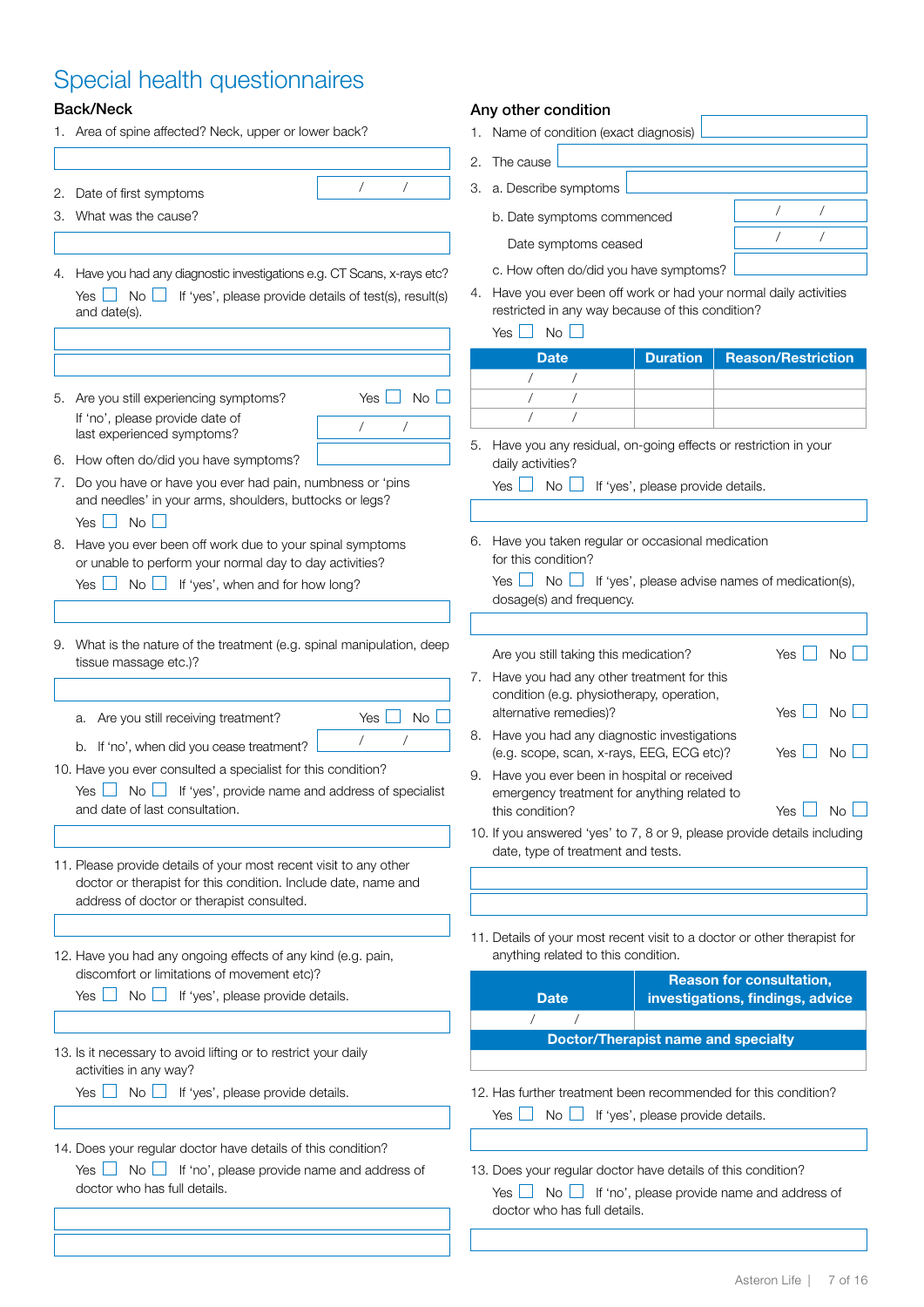#### Skin Lesion/Skin Cancer/Sun Spot

- 1. How many skin lesions, skin cancers or sun spots have you had treated?
- 2. Please provide details of each of the above in the table below. If more than 3, provide details on a separate page.

|                                                                                                                                                                                                                              | <b>Lesion 1</b>                                                                                      | <b>Lesion 2</b> | <b>Lesion 3</b>   |
|------------------------------------------------------------------------------------------------------------------------------------------------------------------------------------------------------------------------------|------------------------------------------------------------------------------------------------------|-----------------|-------------------|
| a) Where on the body was it located:                                                                                                                                                                                         |                                                                                                      |                 |                   |
| e.g. arm, nose, scalp?                                                                                                                                                                                                       |                                                                                                      |                 |                   |
| b) Was the lesion benign or<br>malignant?                                                                                                                                                                                    |                                                                                                      |                 |                   |
| c) What was the diagnosis? i.e. the                                                                                                                                                                                          |                                                                                                      |                 |                   |
| name advised by your doctor e.g.<br>melanoma, BCC, keratosis etc.                                                                                                                                                            |                                                                                                      |                 |                   |
| d) What was the date of diagnosis,<br>biopsy, or treatment?                                                                                                                                                                  |                                                                                                      |                 |                   |
| e) How was it treated?* See examples                                                                                                                                                                                         |                                                                                                      |                 |                   |
| of treatment types below.                                                                                                                                                                                                    |                                                                                                      |                 |                   |
| Examples of treatment types: Excised (surgically removed), curettage (removal with a scraping instrument), cryotherapy (freezing off), diathermy (burning off), topical cream<br>e.g. Efudix/Aldara or photodynamic therapy. |                                                                                                      |                 |                   |
| 3. Have you been advised to have regular skin checks?                                                                                                                                                                        |                                                                                                      |                 |                   |
| No l<br>Yes L                                                                                                                                                                                                                | $\Box$ If 'yes', please advise by whom and the frequency.                                            |                 |                   |
|                                                                                                                                                                                                                              |                                                                                                      |                 |                   |
| 4. Has any further follow-up or treatment been recommended?                                                                                                                                                                  |                                                                                                      |                 |                   |
| Name                                                                                                                                                                                                                         |                                                                                                      |                 |                   |
| Address                                                                                                                                                                                                                      |                                                                                                      |                 |                   |
| Suburb                                                                                                                                                                                                                       |                                                                                                      |                 | State<br>Postcode |
| $\sqrt{2}$<br>$\sqrt{2}$<br>Date                                                                                                                                                                                             |                                                                                                      |                 |                   |
| 5. Has any further follow-up or treatment been recommended?                                                                                                                                                                  |                                                                                                      |                 |                   |
| If 'yes', please provide details.<br>Yes  <br>$No$ $\Box$<br>- 1                                                                                                                                                             |                                                                                                      |                 |                   |
|                                                                                                                                                                                                                              |                                                                                                      |                 |                   |
| 6. Do you have or can you obtain a copy of any pathology reports which relate to the skin lesion(s)/cancer(s) or sun spot(s) treated?                                                                                        |                                                                                                      |                 |                   |
| Yes $\Box$<br>No l                                                                                                                                                                                                           | If 'yes', please attach a copy to this application.                                                  |                 |                   |
|                                                                                                                                                                                                                              |                                                                                                      |                 |                   |
| 7. Does your regular doctor, skin specialist or skin clinic have details regarding the lesion(s)/cancer(s) or sun spot(s)?                                                                                                   |                                                                                                      |                 |                   |
| Yes<br>No.                                                                                                                                                                                                                   | If 'yes', please indicate which one and provide the name and address if it is not your usual doctor. |                 |                   |
| If 'no', please provide the name and address of the doctor who has full details.                                                                                                                                             |                                                                                                      |                 |                   |
| Name                                                                                                                                                                                                                         |                                                                                                      |                 |                   |
| Address                                                                                                                                                                                                                      |                                                                                                      |                 |                   |
| Suburb                                                                                                                                                                                                                       |                                                                                                      |                 | State<br>Postcode |
| Do you have any skin lesions for which you are considering consulting a doctor or seeking medical advice or treatment?<br>8.                                                                                                 |                                                                                                      |                 |                   |
| If 'yes', please provide details.<br>Yes  <br>No                                                                                                                                                                             |                                                                                                      |                 |                   |
|                                                                                                                                                                                                                              |                                                                                                      |                 |                   |
|                                                                                                                                                                                                                              |                                                                                                      |                 |                   |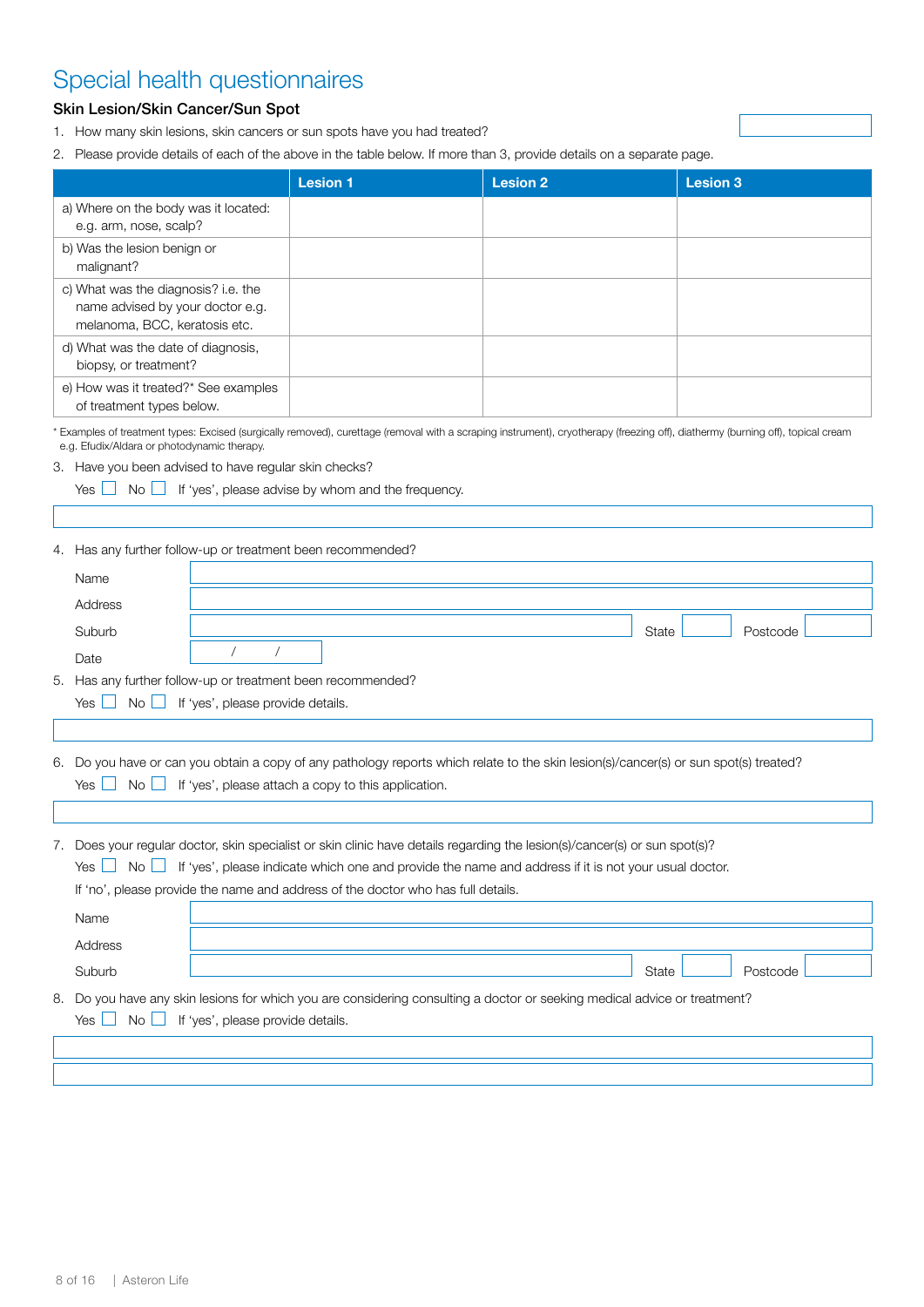#### Hypertension (High Blood Pressure)

- 1. When were you first diagnosed with hypertension?
- 2. What was your pre-treatment level?

| <b>Date</b> | <b>Reading (If unsure, answer 'unsure')</b> |
|-------------|---------------------------------------------|
|             |                                             |

3. Have you taken regular or occasional medication for this condition?

Yes No If 'yes', please advise commencement date, type, dosage and frequency.

4. Please provide details of your last two readings/tests, including dates and any change to your treatment.

| <b>Date</b> | <b>Reading</b><br>(If unsure,<br>answer 'unsure') | If treatment was<br>changed,<br>give details |  |  |
|-------------|---------------------------------------------------|----------------------------------------------|--|--|
|             |                                                   |                                              |  |  |
|             |                                                   |                                              |  |  |

5. Have you had an electrocardiogram (ECG), Blood Pressure monitor or any other heart test? Yes  $\Box$  If 'yes', please advise the date, referring

doctor's details, type of test and result, if known.

- 6. Do you have any complications as a result of hypertension?  $Yes \tN$  No  $\Box$  If 'yes', please provide details.
- 7. Does your regular doctor have details of this condition?

Yes No If 'no', please provide the name and address of the doctor who has full details.

#### High Cholesterol

1. When were you first diagnosed with high cholesterol/triglycerides?

2. What was your pre-treatment level?

| <b>Date</b> | Reading (If unsure, answer 'unsure') |
|-------------|--------------------------------------|
|             |                                      |

3. Have you taken regular or occasional medication for this condition?

Yes No If 'yes', please advise commencement date, type, dosage and frequency.

4. Please provide details of your last two cholesterol test results, including dates and any change to your treatment.

| <b>Date</b> | <b>Result (If unsure,</b><br>answer 'unsure') | If treatment was<br>changed, give details |  |  |  |
|-------------|-----------------------------------------------|-------------------------------------------|--|--|--|
|             | Cholesterol                                   |                                           |  |  |  |
|             | <b>HDL</b>                                    |                                           |  |  |  |
|             | LDL                                           |                                           |  |  |  |
|             | <b>Triglycerides</b>                          |                                           |  |  |  |
|             | Cholesterol                                   |                                           |  |  |  |
|             | <b>HDL</b>                                    |                                           |  |  |  |
|             | I DL                                          |                                           |  |  |  |
|             | <b>Triglycerides</b>                          |                                           |  |  |  |

5. Have you had an electrocardiogram (ECG), blood pressure monitor or any other heart test?

Yes  $\Box$  No  $\Box$  If 'yes', please advise the date, referring doctor's details, type of test and result, if known.

- 6. Do you have any complications as a result of hypertension? Yes No If 'yes', please provide details.
- 7. Does your regular doctor have details of this condition?  $Yes \tNo \tI$  f 'no', please provide the name and address of the doctor who has full details.

### Declaration by the insured person

I acknowledge that:

- I/We have understood all the questions in this form and declare that the statements made in this Statement are true and complete and agree that they shall form part of the application for insurance and shall be relied upon by TAL Life Limited in deciding whether to issue a policy including the premiums and terms to offer.
- To the extent that if the answers are not in my own handwriting they have been checked by me and I certify that they are correct to the best of my knowledge.
- I/We understand there is a duty to take reasonable care not to make a misrepresentation to the insurer before entering into a contract of insurance, extending or making changes to existing insurance, and reinstating insurance. I/We also understand that if this duty is not met it can have serious impacts on my insurance.

Signature of the person to be insured

| Date $\lfloor d \rfloor d$ / $\lfloor m \rfloor m$ / $\lfloor y \rfloor y$ $\lfloor y \rfloor y$ |  |  |  |  |  |
|--------------------------------------------------------------------------------------------------|--|--|--|--|--|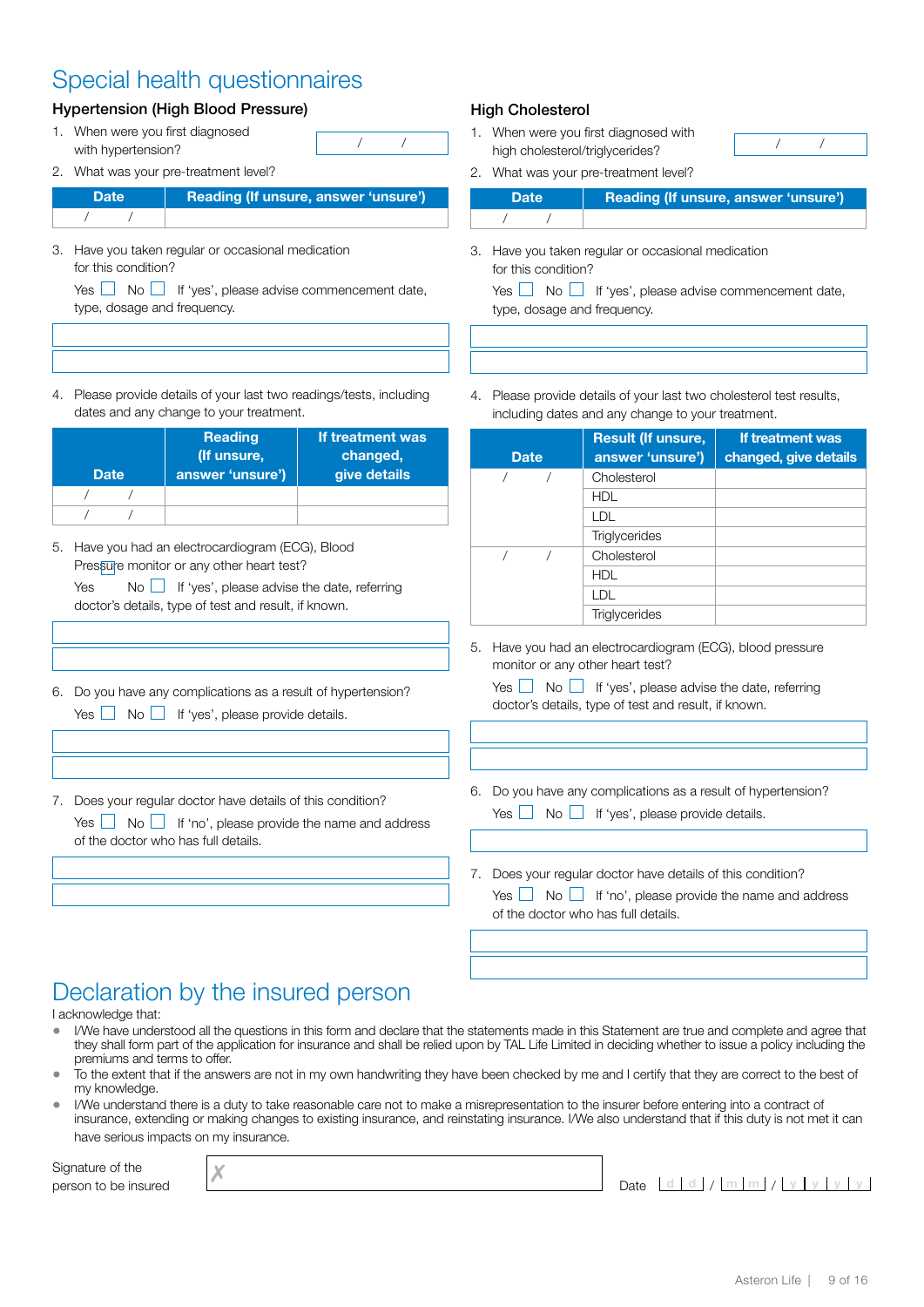# PART 2 – CONFIDENTIAL REPORT ON THE PERSON TO BE INSURED:



Surname Given name(s)

Note: Information regarding your findings should NOT be given to any other person other than the examinee under the ACT Health Records (Privacy and Access) Act if the examinee lives in or the examination was conducted in the ACT. Exception may be made, subject to the examinee's consent, if in your opinion there is medical information which should be conveyed to their medical attendant. The company's decision concerning the proposal for insurance will be based on a careful consideration of the medical evidence and other factors including the type of insurance sought. The examiner is therefore requested NOT to express to the examinee any opinion concerning the examinee's insurability.

#### A. Introduction **A. Introduction** The Manuscription of the Ves No If 'yes', please provide details.

| A1. Are you acquainted with the examinee:                                |  |
|--------------------------------------------------------------------------|--|
| a. Professionally – If so, how long?                                     |  |
| b. Personally – If so, how long? If 'No' go to question A2               |  |
| What was the date, reason and outcome of the last consultation with you? |  |
|                                                                          |  |

ii. Please give any detail/s of any adverse first degree family history, known to both yourself and your patient. Note – you are only required to disclose family history information pertaining to first degree blood related family members - living or deceased. (mother, father, sisters, brothers)

| <b>Family Member</b> | <b>Condition/Illness</b> | <b>Age at Onset</b> | <b>Age at Death</b> |
|----------------------|--------------------------|---------------------|---------------------|
|                      |                          |                     |                     |
|                      |                          |                     |                     |

iii. Please list all medications your patient is taking and indicate the reason for the medication.

| <b>Medication</b>                                                           |                                                                       | <b>Reason</b> |  |  |
|-----------------------------------------------------------------------------|-----------------------------------------------------------------------|---------------|--|--|
|                                                                             |                                                                       |               |  |  |
|                                                                             |                                                                       |               |  |  |
| A2. Is there anything unfavourable in appearance, development or behaviour? |                                                                       |               |  |  |
|                                                                             |                                                                       |               |  |  |
| A3. Do you know of, or is there any indication of past or present abuse     |                                                                       |               |  |  |
| of alcohol or of the misuse of drugs?                                       |                                                                       |               |  |  |
| <b>B.</b> Measurements                                                      |                                                                       |               |  |  |
| Give the following measurements                                             |                                                                       |               |  |  |
| B1. Height (without shoes)                                                  | Height                                                                | cm            |  |  |
| B2. Weight (clothed)                                                        | Weight                                                                | kg            |  |  |
| B3. Chest (next to skin)                                                    | <b>Chest Expiration</b>                                               | cm            |  |  |
|                                                                             | Chest Inspiration                                                     | cm            |  |  |
| B4. Hip at superior iliac crest (next to skin)                              | <b>Hip</b>                                                            | cm            |  |  |
| B5. Waist at umbilicus (next to skin)                                       | Waist                                                                 | cm            |  |  |
|                                                                             | B6. If chest expansion is less than 5cm, comment as to apparent cause |               |  |  |

or provide peak flow meter reading if available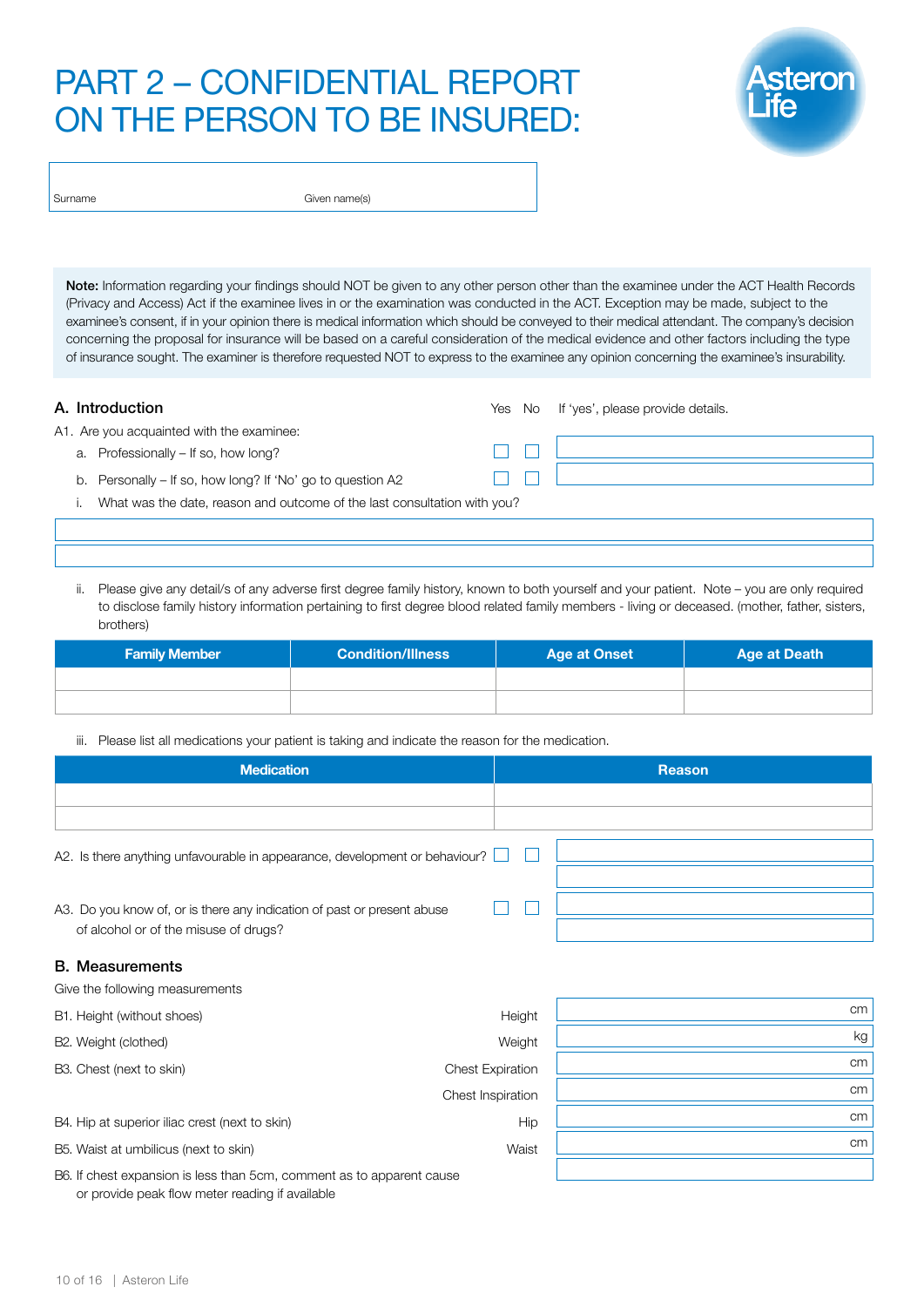|                                                                      | C. Respiratory System                                                                                                                                                                                                                                            | Yes        | No       | If 'yes', please provide details. |           |                  |
|----------------------------------------------------------------------|------------------------------------------------------------------------------------------------------------------------------------------------------------------------------------------------------------------------------------------------------------------|------------|----------|-----------------------------------|-----------|------------------|
| C1.                                                                  | Is there any abnormality of the respiratory system to palpitation,<br>percussion or auscultation?                                                                                                                                                                |            |          |                                   |           |                  |
| C2.                                                                  | Is there any sign of past or present respiratory disease?                                                                                                                                                                                                        |            |          |                                   |           |                  |
| C3.                                                                  | Is there any history of investigations, referral or treatment?                                                                                                                                                                                                   |            |          |                                   |           |                  |
|                                                                      | D. Circulatory System                                                                                                                                                                                                                                            |            |          |                                   |           |                  |
|                                                                      | D1. What is the rate and character of the pulse?                                                                                                                                                                                                                 | Pulse rate |          |                                   |           | per min          |
|                                                                      |                                                                                                                                                                                                                                                                  | Character  |          |                                   |           |                  |
|                                                                      | In the from the mid-sternal line<br>D2. What is the position of the apex beat of the heart?                                                                                                                                                                      |            |          |                                   |           | cm<br>interspace |
|                                                                      |                                                                                                                                                                                                                                                                  | Yes        | No       | If 'yes', please provide details. |           |                  |
|                                                                      | D3. Is there any evidence of cardiac enlargement?                                                                                                                                                                                                                |            |          |                                   |           |                  |
|                                                                      | D4. Is there any abnormality in the heart sounds or rhythm?                                                                                                                                                                                                      |            |          |                                   |           |                  |
|                                                                      | D5. Is any murmur present? If so describe fully including site, timing,<br>intensity and transmission. Also indicate any effect of posture or<br>respiration on the murmur.                                                                                      |            |          |                                   |           |                  |
|                                                                      | D6. What is the Blood Pressure (Auscultatory method)? The Diastolic                                                                                                                                                                                              |            | Systolic |                                   | Diastolic | mm Hg            |
|                                                                      | level is to be taken at the cessation of all sound. If the first Systolic<br>reading is above 135 or below 100, or the Diastolic above 85                                                                                                                        |            | Systolic |                                   | Diastolic | mm Hg            |
|                                                                      | or below 60, two further readings at 5 to 10 minute intervals are                                                                                                                                                                                                |            | Systolic |                                   | Diastolic | mm Hg            |
|                                                                      | required. The recumbent position should be used where possible.                                                                                                                                                                                                  | Yes        | No       | If 'yes', please provide details. |           |                  |
|                                                                      |                                                                                                                                                                                                                                                                  |            |          |                                   |           |                  |
|                                                                      | D7. Is there any abnormality of the peripheral arterial or venous circulation?                                                                                                                                                                                   |            |          |                                   |           |                  |
|                                                                      | D8. Do you consider the heart and vascular system to be abnormal?                                                                                                                                                                                                |            |          |                                   |           |                  |
|                                                                      | D9. Is the examinee now on treatment for hypertension?                                                                                                                                                                                                           |            |          |                                   |           |                  |
|                                                                      | If so, and if you have the required information, please state:                                                                                                                                                                                                   |            |          |                                   |           |                  |
| a.                                                                   | Pre-treatment blood pressure level including date(s)                                                                                                                                                                                                             |            | a.       |                                   |           |                  |
| b.                                                                   | Duration of treatment, and                                                                                                                                                                                                                                       |            | b.       |                                   |           |                  |
| Nature of treatment<br>С.                                            |                                                                                                                                                                                                                                                                  |            | C.       |                                   |           |                  |
| D10. Is there any history of investigations, referrals or treatment? |                                                                                                                                                                                                                                                                  |            |          |                                   |           |                  |
| E. Digestive and Lymphatic Systems                                   |                                                                                                                                                                                                                                                                  | Yes No     |          | If 'yes', please provide details. |           |                  |
|                                                                      | E1. Is there any abnormality of tongue, mouth or throat?                                                                                                                                                                                                         |            |          |                                   |           |                  |
|                                                                      | E2. Is there any abnormality or evidence of disease of any<br>abdominal organ, including liver and spleen?                                                                                                                                                       |            |          |                                   |           |                  |
|                                                                      |                                                                                                                                                                                                                                                                  |            |          |                                   |           |                  |
|                                                                      | E3. Is there any abnormality of lymph nodes in the neck, axillae<br>or inguinal regions?                                                                                                                                                                         |            |          |                                   |           |                  |
|                                                                      | E4. Is a hernia present? If so, describe fully.                                                                                                                                                                                                                  |            |          |                                   |           |                  |
|                                                                      |                                                                                                                                                                                                                                                                  |            |          |                                   |           |                  |
|                                                                      | E5. Is there any history of investigations, referrals or treatment?                                                                                                                                                                                              |            |          |                                   |           |                  |
| Е.                                                                   | <b>Genito-urinary System</b>                                                                                                                                                                                                                                     | Yes        | No       | If 'yes', please provide details. |           |                  |
|                                                                      | F1. Examination of the urine. The urine should be passed at the time<br>of the examination. If not, please state circumstances. If albumin<br>or blood is found, an early morning specimen should be examined<br>and findings recorded before completing report. | a. Albumin |          |                                   |           |                  |
|                                                                      |                                                                                                                                                                                                                                                                  | b. Glucose |          |                                   |           |                  |
|                                                                      |                                                                                                                                                                                                                                                                  |            |          |                                   |           |                  |
|                                                                      |                                                                                                                                                                                                                                                                  | c. Blood   |          |                                   |           |                  |
|                                                                      | F2. Is there any evidence of abnormality of the genito-urinary system?                                                                                                                                                                                           |            |          |                                   |           |                  |
|                                                                      | (including abnormal PSA test or STDs)                                                                                                                                                                                                                            |            |          |                                   |           |                  |

Asteron Life | 11 of 16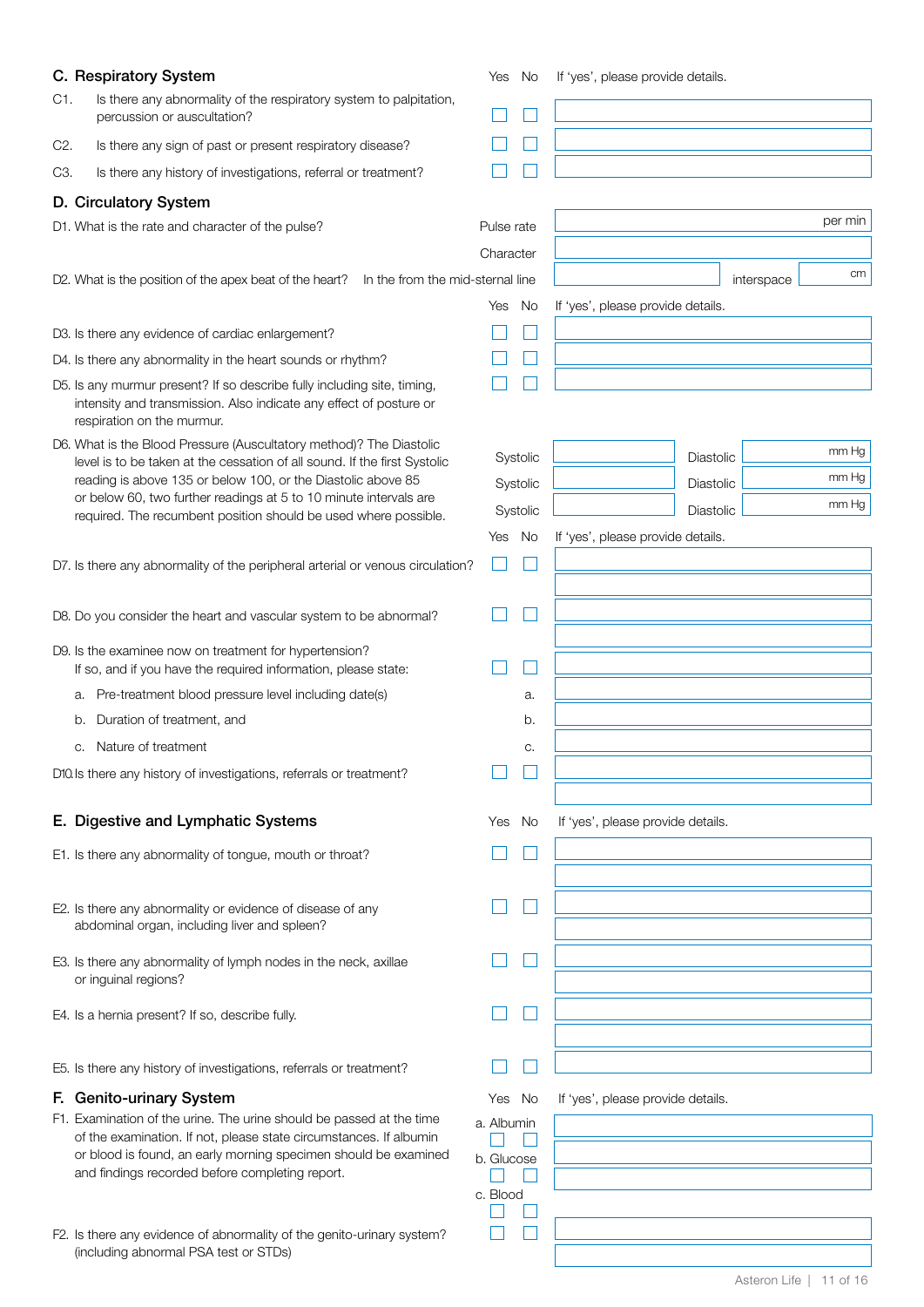| F3. Is there any history of investigations, referrals or treatment? |                                                                                                                                                 |     |     |                                   |
|---------------------------------------------------------------------|-------------------------------------------------------------------------------------------------------------------------------------------------|-----|-----|-----------------------------------|
|                                                                     | G. Nervous System                                                                                                                               | Yes | No  | If 'yes', please provide details. |
|                                                                     | G1. Is there any defect of vision or abnormality of the eyes?                                                                                   |     |     |                                   |
|                                                                     |                                                                                                                                                 |     |     |                                   |
|                                                                     | G2. Is there any defect in hearing or speech? In cases of present or past<br>ear discharge or deafness, state result of auriscopic examination. |     |     |                                   |
|                                                                     |                                                                                                                                                 |     |     |                                   |
|                                                                     | G3. Is there any evidence or history of:<br>a. mental or psychological abnormality or disorder?                                                 |     |     |                                   |
|                                                                     | (If Yes, please complete the Special health questionnaire).<br>b. any disorder of the central or peripheral nervous system?                     |     |     |                                   |
|                                                                     |                                                                                                                                                 |     |     |                                   |
|                                                                     | G4. Is there any history of investigations, referrals or treatment?                                                                             |     |     |                                   |
|                                                                     |                                                                                                                                                 |     |     |                                   |
|                                                                     | H. Musculo-skeletal System and Skin                                                                                                             | Yes | No. | If 'yes', please provide details. |
|                                                                     | H1. Is there any abnormality or history of symptoms of the form or function of:<br>a. the joints?                                               |     |     |                                   |
|                                                                     | the muscles or connective tissues?<br>b.                                                                                                        |     |     |                                   |
|                                                                     |                                                                                                                                                 |     |     |                                   |
|                                                                     | the back or neck including the cervical and lumbar spine?<br>C.<br>(If Yes, please complete the Special health questionnaire).                  |     |     |                                   |
|                                                                     | Is there any history of investigations, referrals or treatment?<br>d.                                                                           |     |     |                                   |
|                                                                     |                                                                                                                                                 |     |     |                                   |
|                                                                     | H2. Is there evidence of any disorder of the skin?                                                                                              |     |     |                                   |
|                                                                     |                                                                                                                                                 |     |     |                                   |
|                                                                     | H3. Please attach any imaging histology available for these conditions.                                                                         |     |     |                                   |
|                                                                     |                                                                                                                                                 |     |     |                                   |
| ı.                                                                  | <b>Females only</b>                                                                                                                             | Yes | No. | If 'yes', please provide details. |
|                                                                     | I1. Is the examinee pregnant?<br>If so, advise expected date of confinement.                                                                    |     |     | $\sqrt{2}$<br>$\overline{1}$      |
|                                                                     |                                                                                                                                                 |     |     |                                   |
|                                                                     | I2. On examination of the breasts, are there changes indicative<br>of mastopathy, cyst(s), tumour or other irregularities?                      |     |     |                                   |
|                                                                     |                                                                                                                                                 |     |     |                                   |

I3. Please give date and result of last mammogram or other breast investigations if known.

| <b>Date</b> | <b>Result</b> |
|-------------|---------------|
|             |               |
|             |               |

#### I4. Please give date and result of most recent PAP test.

| <b>Date</b> | <b>Result</b> |
|-------------|---------------|
|             |               |
|             |               |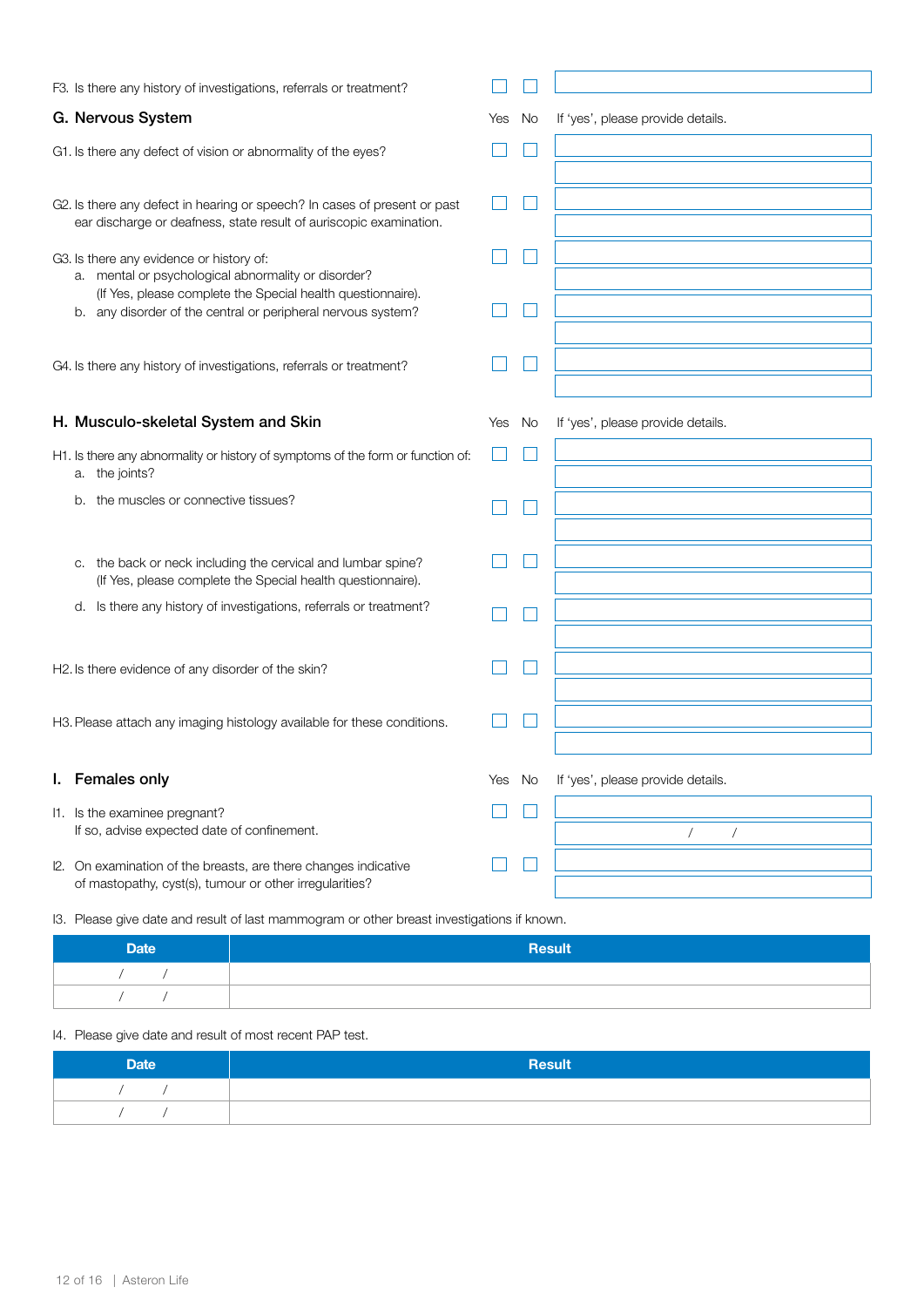|                               | J. Summary                                                                                 |                                                                                                                                                   | Yes | <b>No</b> | If 'yes', please provide details.                                    |
|-------------------------------|--------------------------------------------------------------------------------------------|---------------------------------------------------------------------------------------------------------------------------------------------------|-----|-----------|----------------------------------------------------------------------|
|                               | with the proposal for insurance without the company's authority).                          | J1. Do you consider any medical attendant's report or any special tests<br>are required? (No special tests are to be carried out in connection    |     |           |                                                                      |
|                               | J2. Do you consider the person examined to be likely to require any<br>surgical operation? |                                                                                                                                                   |     |           |                                                                      |
|                               | which could either reduce life expectancy or cause disablement:                            | J3. Comment fully on any unfavourable features (either physical or mental)<br>disclosed by your medical records and/or knowledge of this patient. |     |           |                                                                      |
|                               |                                                                                            | If more space is required, please attach and sign a separate sheet.                                                                               |     |           |                                                                      |
|                               | Dated at                                                                                   |                                                                                                                                                   |     |           | Date $\lfloor d \rfloor / \lfloor m \rfloor m / \lfloor y \rfloor y$ |
| Signature of medical examiner |                                                                                            | X                                                                                                                                                 |     |           |                                                                      |
| Qualifications                |                                                                                            |                                                                                                                                                   |     |           |                                                                      |
|                               |                                                                                            | For Payment of Fee Please complete the following: (BLOCK LETTERS PLEASE)                                                                          |     |           |                                                                      |
| Name                          |                                                                                            |                                                                                                                                                   |     |           |                                                                      |
|                               | Address                                                                                    |                                                                                                                                                   |     |           |                                                                      |
|                               |                                                                                            |                                                                                                                                                   |     |           | State<br>Postcode                                                    |
|                               | Telephone                                                                                  | <b>ABN</b>                                                                                                                                        |     |           |                                                                      |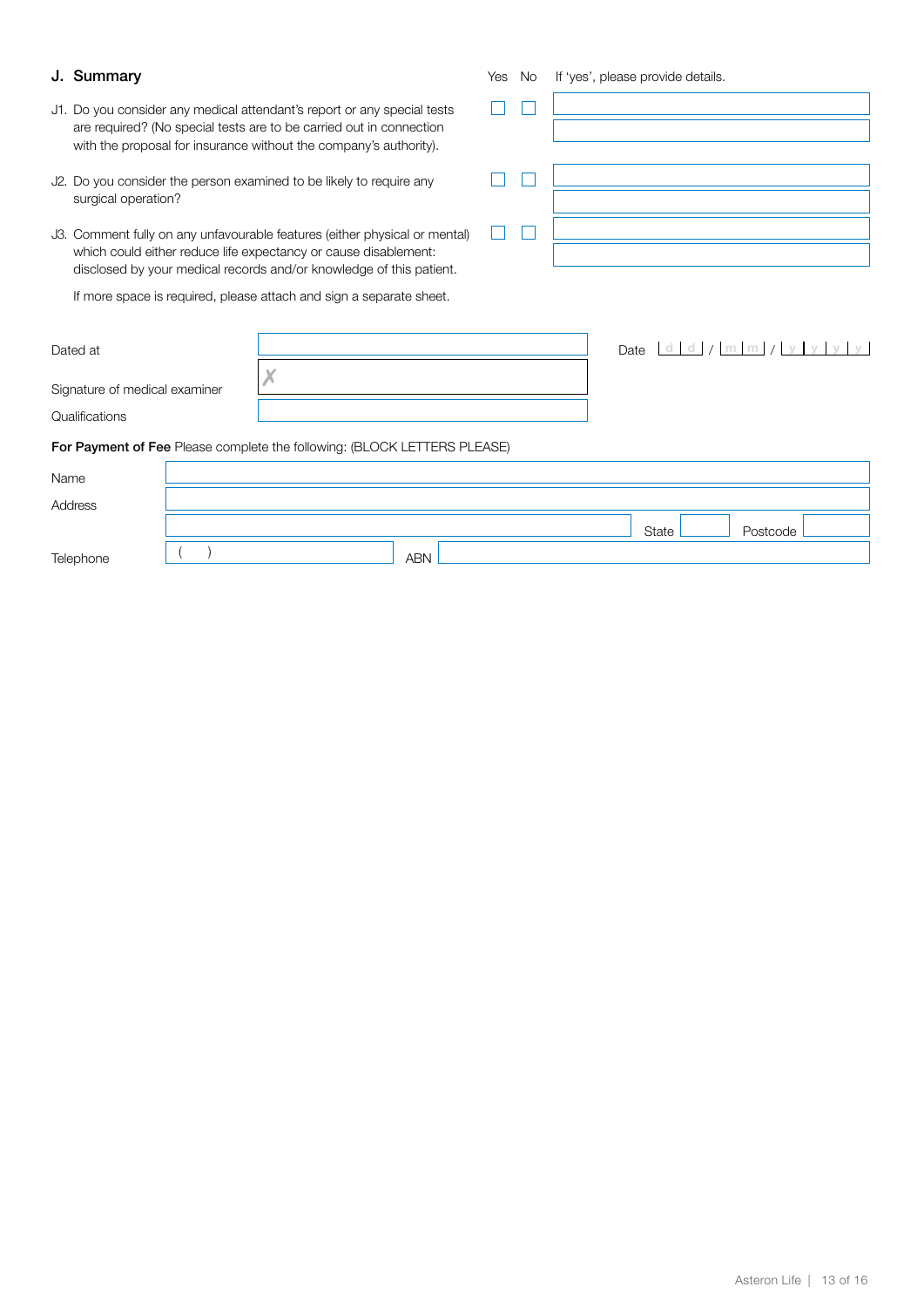Special health questionnaires<br>To be completed if the examinee has any condition not adequately covered earlier in this Medical Examination Form.

| 1. Name of condition (exact diagnosis)                                                                                                                                                | 12. Has further treatment been recommended for this condition?<br>Yes $\Box$ No $\Box$ If 'yes', please provide details. |  |  |
|---------------------------------------------------------------------------------------------------------------------------------------------------------------------------------------|--------------------------------------------------------------------------------------------------------------------------|--|--|
| 2. The cause                                                                                                                                                                          |                                                                                                                          |  |  |
| 3. a. Describe symptoms<br>$\sqrt{2}$<br>Date symptoms commenced<br>b.<br>Date symptoms ceased                                                                                        | 13. Does the regular doctor have details of this condition?<br>doctor who has full details.                              |  |  |
| c. How often did the examinee<br>have symptoms?                                                                                                                                       | Any Additional Information                                                                                               |  |  |
| 4. Has the examinee ever been off work or had their normal<br>daily activities restricted in any way because of this condition?<br>Yes $\Box$ No $\Box$                               |                                                                                                                          |  |  |
| Reason/<br><b>Duration</b><br><b>Restriction</b><br><b>Date</b><br>$\sqrt{2}$                                                                                                         |                                                                                                                          |  |  |
| 5. Is there any residual, on-going effects or restriction in the examinee's<br>daily activities?<br>Yes $\Box$ No $\Box$<br>If 'yes', please provide details.                         |                                                                                                                          |  |  |
| 6. Has the examinee taken regular or occasional medication<br>for this condition?<br>Yes $\Box$ No $\Box$ If 'yes', please advise names of medication(s),<br>dosage(s) and frequency. |                                                                                                                          |  |  |
| Yes $\Box$<br>Are you still taking this medication?<br>7. Has the examinee had any other treatment for this condition<br>(e.g. physiotherapy, operation, alternative remedies)?       | No l                                                                                                                     |  |  |
| 8. Has the examinee had any diagnostic investigations<br>(e.g. scope, scan, x-rays, EEG, ECG etc)?<br>Yes [<br>9. Has the examinee ever been in hospital or received emergency        | No                                                                                                                       |  |  |
| treatment for anything related to this condition? Yes $\Box$ No $\Box$<br>10. If you answered 'yes' to 7, 8 or 9, please provide details including                                    |                                                                                                                          |  |  |
| date, type of treatment and tests.                                                                                                                                                    |                                                                                                                          |  |  |
| 11. Details of the most recent visit to a doctor or other therapist for<br>anything related to this condition.                                                                        |                                                                                                                          |  |  |
| <b>Reason for consultation,</b><br>investigations, findings, advice<br><b>Date</b><br><b>Doctor/Therapist name and specialty</b>                                                      |                                                                                                                          |  |  |
| <b>Doctor/Therapist address details</b>                                                                                                                                               |                                                                                                                          |  |  |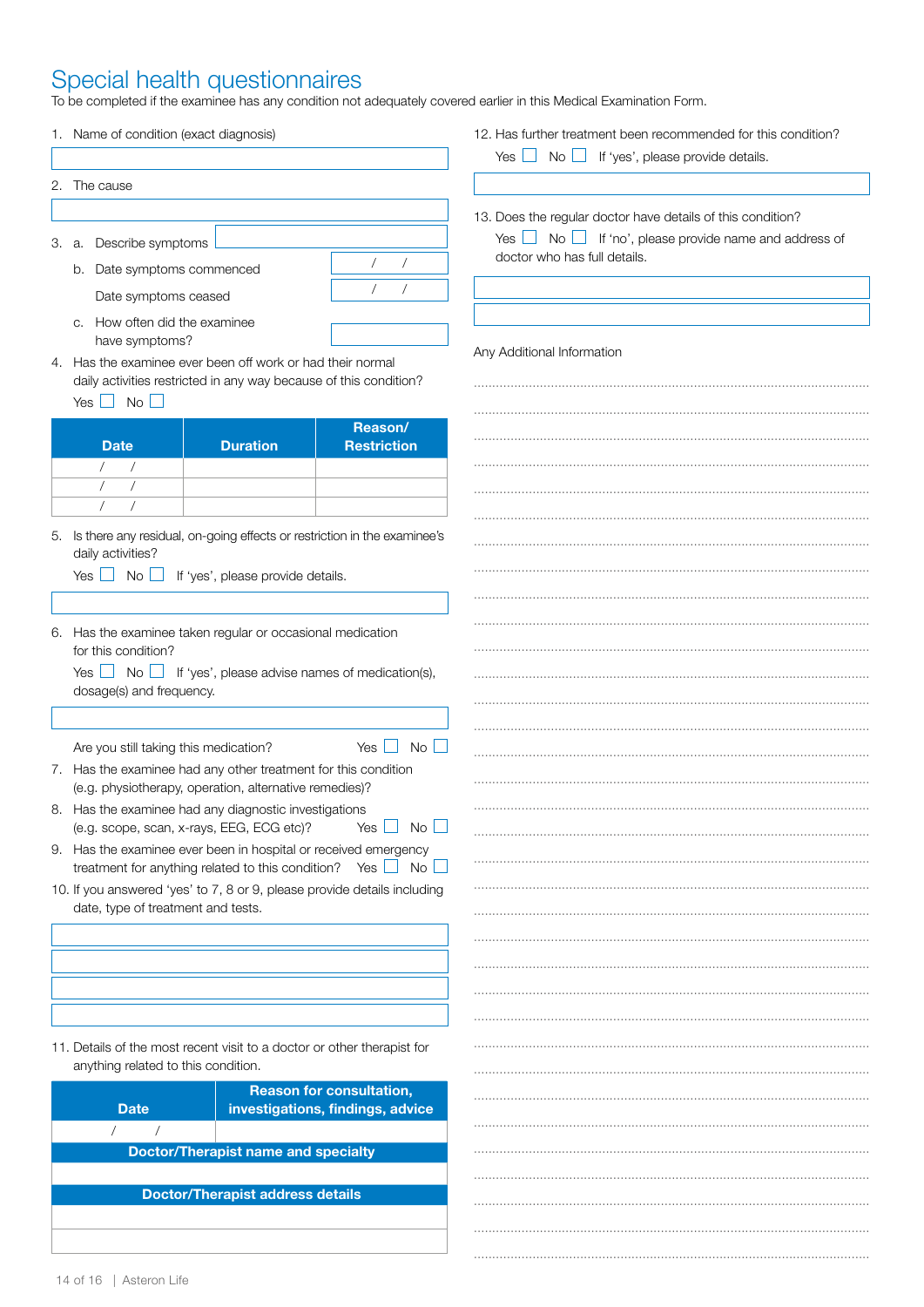This page has been left blank intentionally.